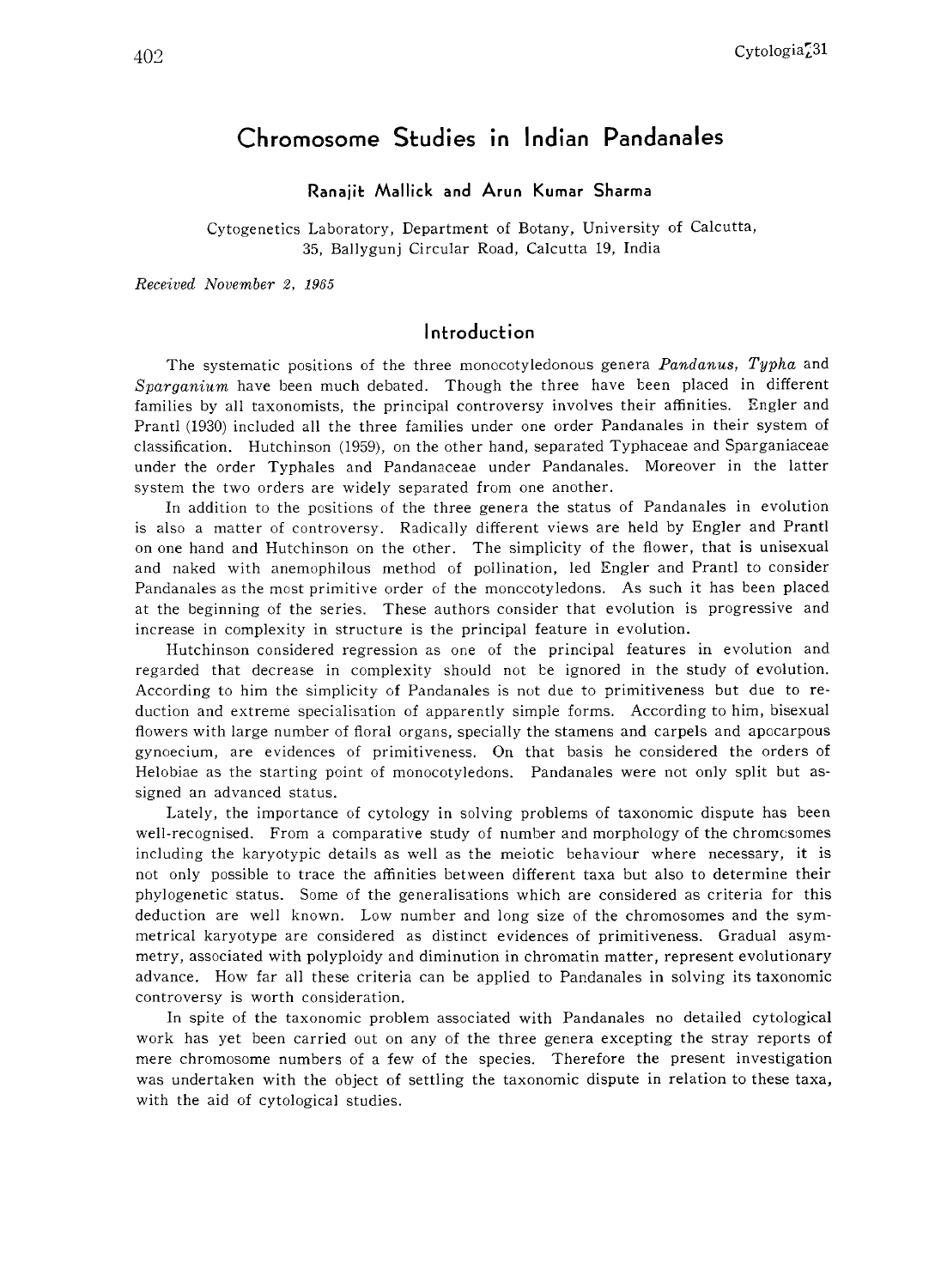### Materials and methods

Materials: The present investigation includes seven species belonging to the three genera under the three families of the order Pandanales. A list of the names, identified from the Indian Botanic Garden, Shibpur is given below:

- 1. Pandanus odoratissimus Linn.
- 2. P. furcatus Roxb.
- 3. P. sanderi Hort.
- 4. P. utilis Bory.
- 5. Typha angustifolia Linn.
- 6. T. elephantina Roxb.
- 7. Sparganium ramosum Huds.

The genera Pandanus and Typha are more or less tropical and subtropical and they are distributed generally throughout the world but the distribution of Sparganium is very limited. The genus Sparganium with very few species is distributed mainly in the temperate regions of the Western India (Kashmir) and some of the islands of the Eastern hemisphere (Java, Sumatra, etc.).

The plants, for the present study, are mainly procured from the local nurseries and were also collected from the suburbs of Calcutta and the only one species of Sparganium that is available in India was collected from the temperate regions of the Kashmir Valley.

Methods: For the study of somatic chromosomes a great deal of difficulty was encountered due to their semi-aquatic and marshy habit, karyotypic studies were mainly made from the temporary preparations, as in the permanent preparations with different metallic and non metallic fixatives, they were not as clear as the temporary ones.

In temporary squash preparations, different pretreating chemicals were tried and the best results were obtained in .01 M solution of 8-oxyquinoline for 3 hours (Tjio and Levan 1950) and saturated solution of paradichlorobenzene for 5 hours (Sharma and Mookerjea 1955). The root tips for the sake of better penetration of the pretreating fluid were first suctioned through a suction pump and then kept in the above chemicals at a very low temperature  $(2^{\circ}-4^{\circ}C)$  for 5-10 mins. After that they were transferred to a comparatively higher temperature  $(14^{\circ}-16^{\circ}C)$  and kept there for two hours and forty-five mins. in case of oxyquinoline and four hours and forty-five mins. in case of paradichlorobenzene. For ob taining uniform results .01 M oxyquinoline was generally used for pretreatment.

After pretreatment, the root tips were fixed in acetic alcohol (1:1) for 1 hour, heated in a mixture of  $2\%$  aceto-orcein and (N)HCl (9:1) solution for a few seconds. Some crystals of ferric acetate were also added in the mixture to intensify the staining. The roots were kept there for 24 hrs. and then squashed in 45% acetic acid. But as the cytoplasm takes heavy stain and chromosome configuration is not well clarified so the roots after fixation were hydrolysed in NHCl for 10-12 mins. at  $60^{\circ}$ C and stained in basic fuchsin or they were hydrolysed in NHCl for 30-60 sees., stained in 2% aceto basic fuchsin solution (basic fuchsin dissolved in 40% acetic acid) and squashed in 30% acetic acid.

Permanent preparations of the temporary squash were made by inverting the slides in tertiary butyl alcohol till the cover slips detached off and then mounted in euparal.

For meiotic study temporary squash preparations were made following Belling's 1% aceto-carmine technique.

The figures were drawn at a table magnification of  $\times 2900$  using a Zeiss microscope with a compensating eye-piece of  $\times 20$ , an apochromatic objective of 1.3 N.A. and an aplanatic condenser of 1.2 N.A.

In the drawings and idiograms, the chromosomes with secondary constrictions or satel lites have been drawn only in outlines.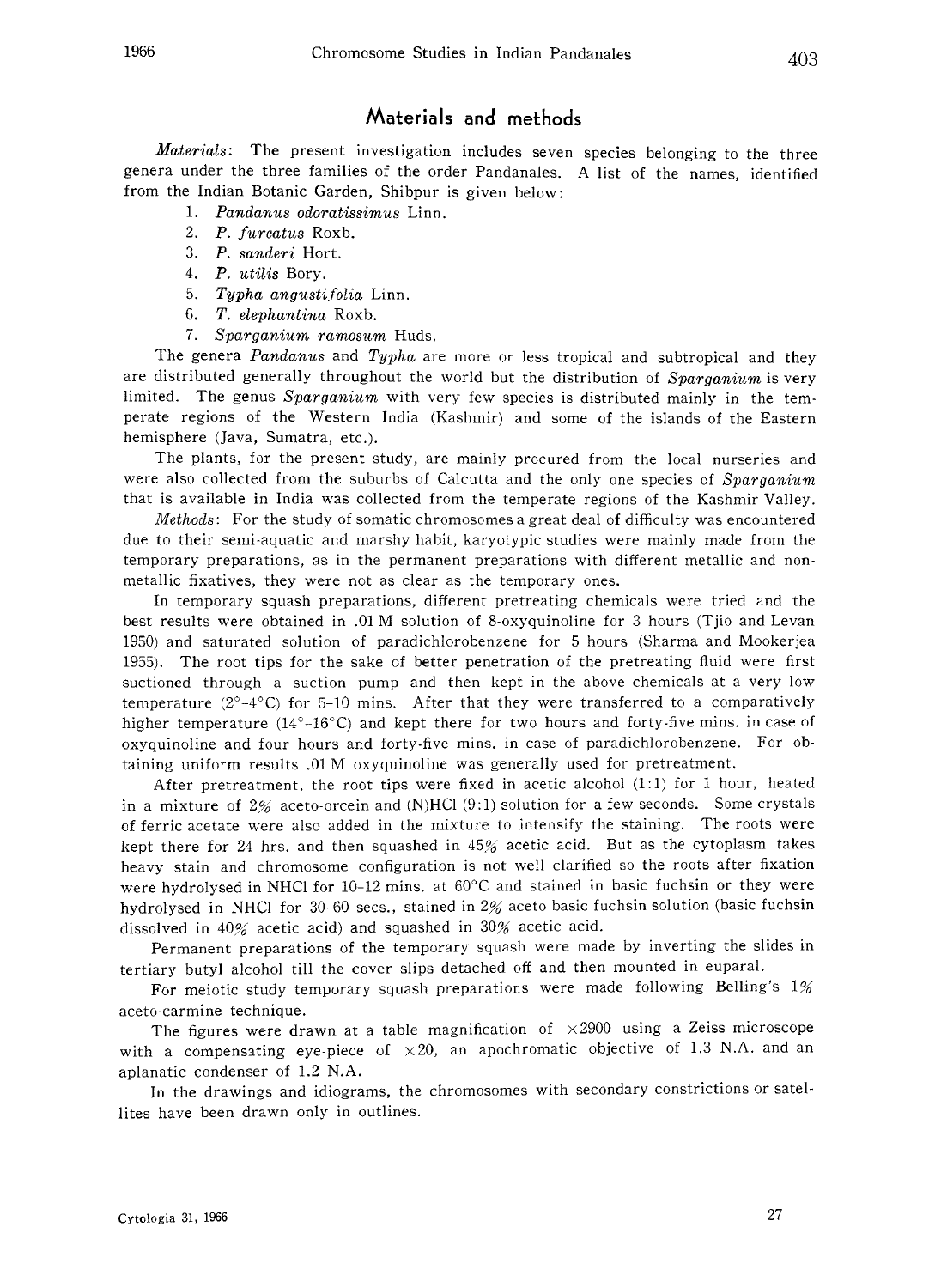## **Observation**

The members of the order Pandanales show a remarkable constancy in the chromosome number. The different species of *Pandanus* show  $2n=60$ , whereas the two species of  $Typha$  and one species of  $Sparganium$ , so far investigated, show  $2n=30$  chromosomes. The chromosomes are extremely small and without practically any size variation. The chromosomes with secondary constrictions are comparatively longer than the others. The varia tion in chromosome number is also not noticeable.

The gross homogeneity in the karyotypes is not only evident at the specific level but also at the generic level. The meiotic study, where made, also showed regular bivalent formation.

A general description of the different types depending on the locations of primary and secondary constrictions is given below:

- Type A: Represented by comparatively long chromosomes, each with two distinct constrictions, primary and secondary, one sub median in position and the other a satellite at the distal end of the short arm.
- Type B: Represented by comparatively long chromosomes, each with a submedian primary constriction and a satellite at the distal end of the long arm.
- Type C: Consists of medium-sized chromosomes each with a median primary constriction and a satellite at one arm.
- Type D: Is represented by comparatively long chromosomes with submedian primary constrictions.
- Type E: Consists of short chromosomes with median primary con strictions.

Family: Pandanaceae Genus: Pandanus

Four species have been worked out.

1. Pandanus odoratissimus Linn.  $(2n=60=A_2+B_2+C_2+E_{54})$ 

Sixty chromosomes have been observed in the normal somatic complement of the species. The chromosomes are very small and their size ranges be tween  $1.03 \mu$  to  $1.7 \mu$ . Three pairs of chromosomes, A, B and C, bear secondary constrictions (Figs. 1 and 12a).

2. Pandanus furcatus Roxb.  $(2n=60=A_4+B_2+C_2+D_2+E_{50})$ 

The normal somatic complement of the species bears sixty chromosomes. The chromosomes are very small and their size ranges between  $1.02 \mu$  to 1.8 $\mu$ . Three pairs of chromosomes, A, B and C, bear secondary constrictions. The types of chromosomes are not sharply differentiated, one type merging with the other (Figs. 2 and 12b).

3. Pandanus sanderi Hort.  $(2n=60=B_2+C_2+E_{50})$ 

The normal somatic complement of the species possesses sixty chromo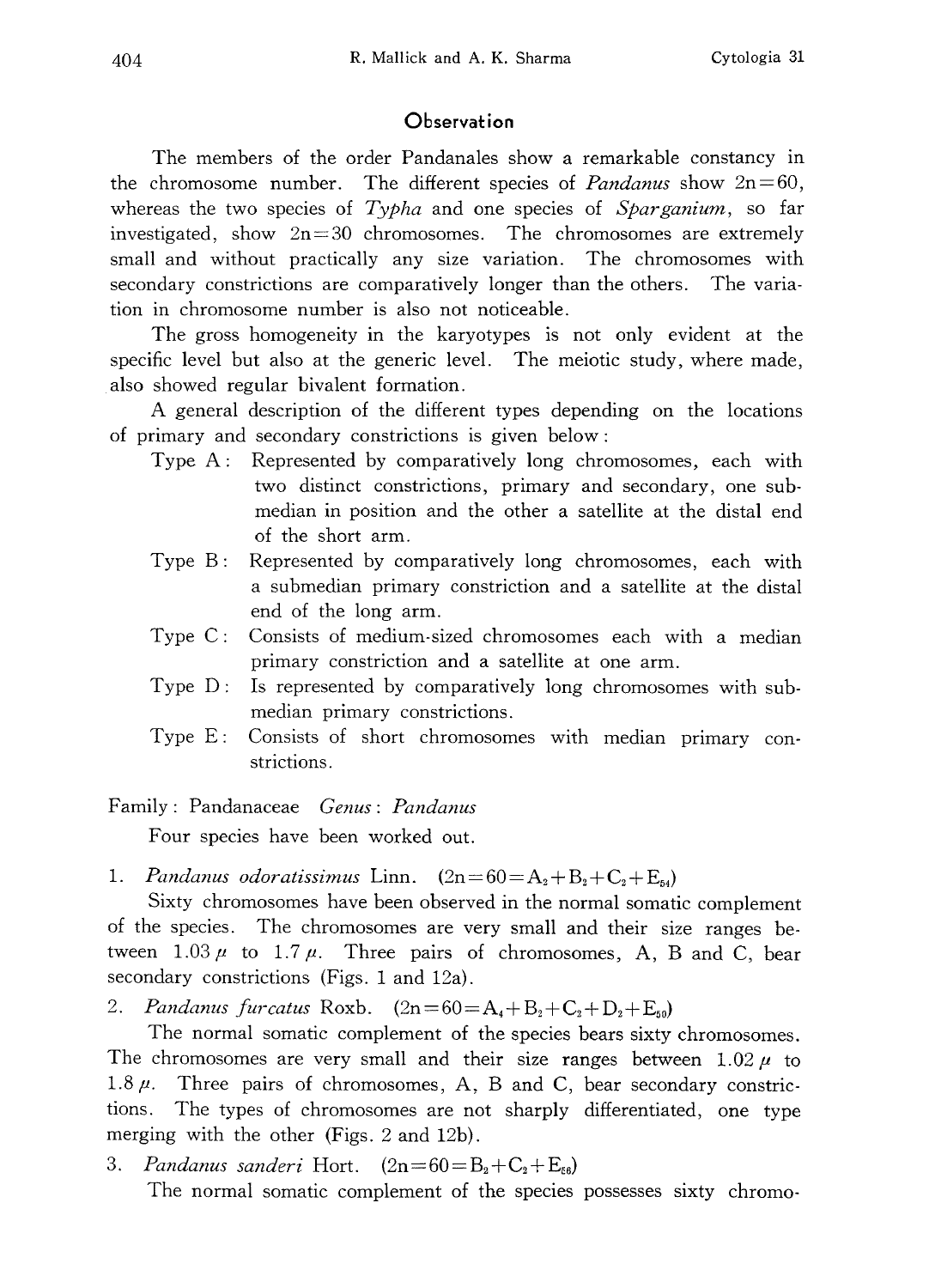somes. The chromosomes are very small and their size ranges between  $1.03$ to 1.7 $\mu$ . The pairs of chromosomes B and C bear secondary constrict (Figs. 3 and 12c).



Figs. 1-10. 1, Pandanus odoratissimus, somatic metaphase with 2n=60 chromosomes. 2, P. furcatus, somatic metaphase with  $2n=60$  chromosomes. 3, P. sanderi, somatic metaphase with  $2n=60$  chromosomes. 4, P. utilis, somatic metaphase with  $2n=60$  chromosomes. 5, Typha angustifolia, somatic metaphase with  $2n=30$  chromosomes. 6, T. elephantin somatic metaphase with  $2n=30$  chromosomes. 7, Sparganium ramosum, somatic met phase with  $2n=30$  chromosomes. 8-10, S. ramosum, meiotic stages showing 15 bivalents in diakinesis, metaphase I and anaphase I.

4. Pandanus utilis Bory.  $(2n=60=R_2+D_2+E_{56})$ 

The somatic complement of the species normally contains sixty chromo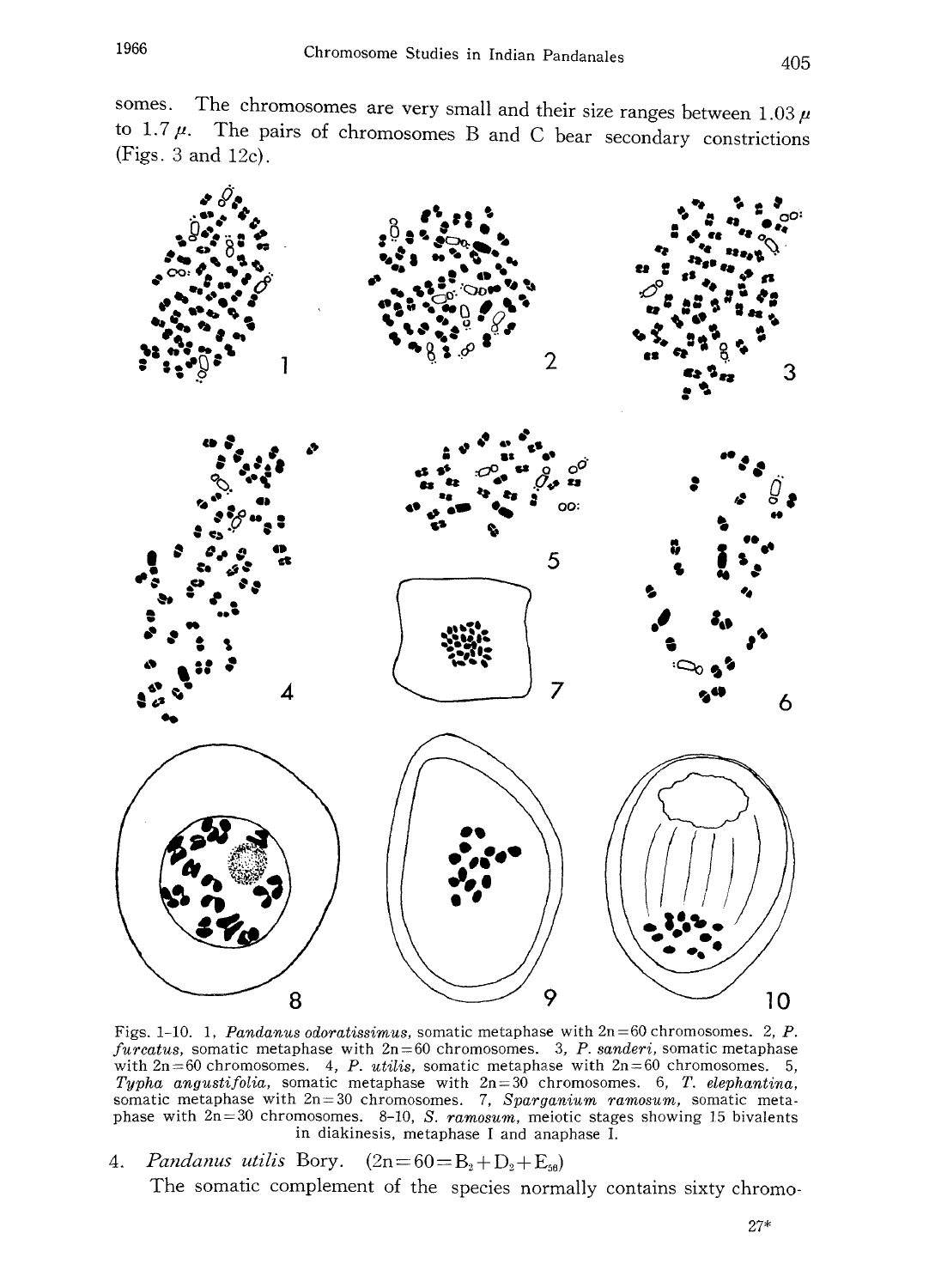somes. The chromosomes are in general very small. Their size ranges between  $1.02 \mu$  to  $1.7 \mu$ . One pair of chromosomes B bears secondary constriction (Figs. 4 and 12d).

Family: Typhaceae Genus: Typha Two species have been worked out.

1. Typha angustifolia Linn.  $(2n=30=B_2+C_2+D_2+E_2)$ 

The somatic complement of the species consists of thirty chromosomes. The chromosomes are very small and their size ranges between  $1.02 \mu$  to 1.7 $\mu$ . Two pairs of chromosomes, B and C, bear secondary constrictions (Figs. 5 and 12e).

2. Typha elephantina Roxb.  $(2n=30=B_2+D_2+E_{26})$ 

Thirty chromosomes have been found to be present in the normal somatic complement of the species. The chromosome size is very small and ranges between  $1.03 \mu$  to  $1.7 \mu$ . One pair of chromosomes, B, bears secondary constrictions (Figs. 6 and 25).



Fig. 11. Histogram showing the total amount of chromatin matter of the different species of Pandanales.

Family: Sparganiaceae Genus: Sparganium

1. Sparganium ramosum Huds.

Meiotic study of only one available species of Indian Sparganium, S. ramosum, has been worked out. It shows fifteen clear bivalents in diakinesis (Fig. 8). Metaphase I shows fifteen bivalents (Fig. 9) and the anaphase I also shows regular separation of fifteen bivalents (Fig. 10). No irregularity in meiosis is observed.

Due to the non-availability of the material, somatic study could not be made and so the somatic figure has been reproduced here from the paper of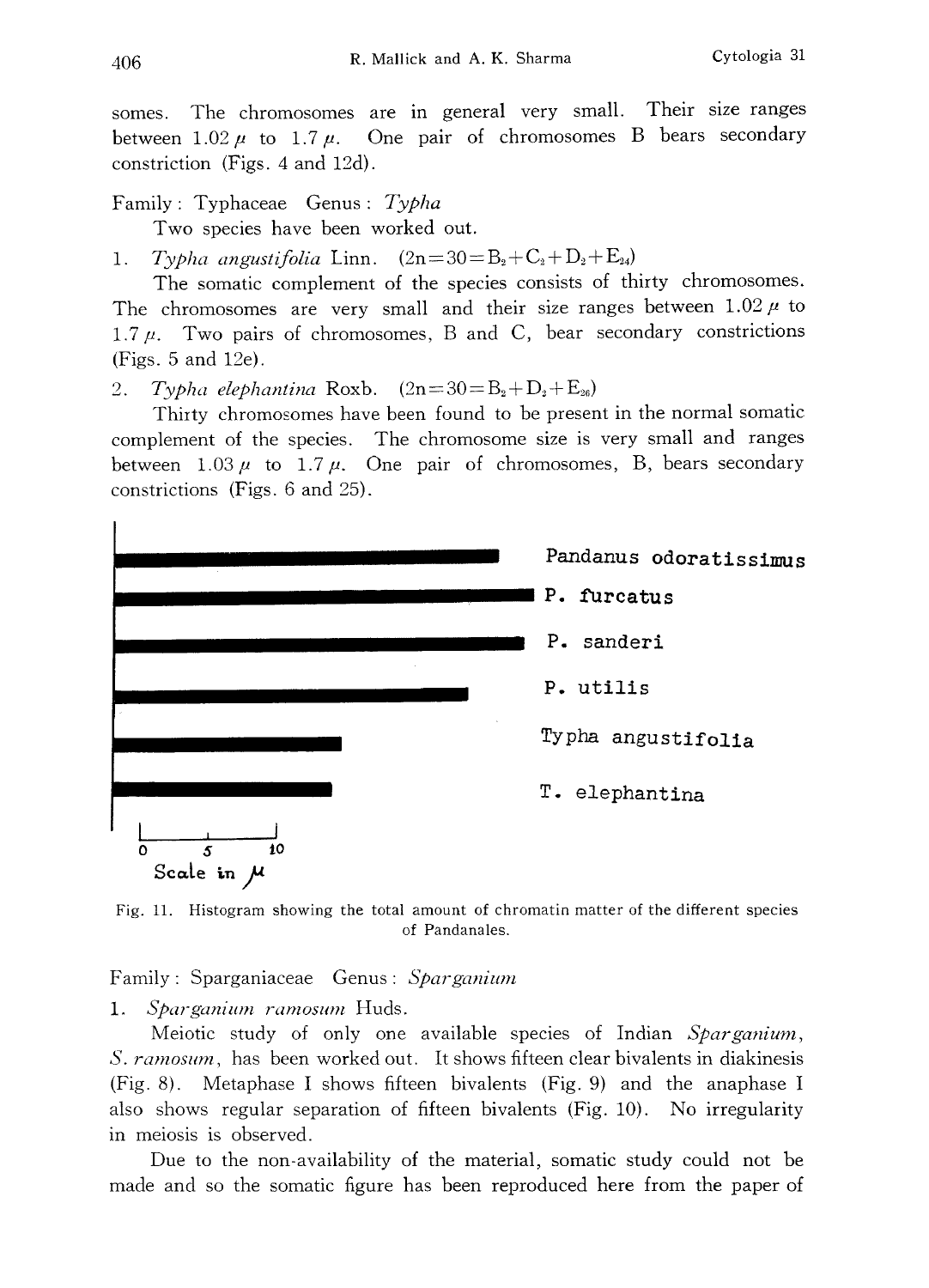H. D. Wulff in Ber. Deutsch. Bot. Gesellschaft. Bd. LIV (Tafel IV), 1938. The figure shows  $2n=30$  chromosomes (Fig. 7).

| $A \stackrel{5}{\cancel{5}} \stackrel{6}{\cancel{5}} \stackrel{5}{\cancel{5}} \stackrel{5}{\cancel{5}}$                                                                                                                                                                   |  |  |  |  |  |  |  |  |  |  |  |  |  |  |  |  |  |
|---------------------------------------------------------------------------------------------------------------------------------------------------------------------------------------------------------------------------------------------------------------------------|--|--|--|--|--|--|--|--|--|--|--|--|--|--|--|--|--|
|                                                                                                                                                                                                                                                                           |  |  |  |  |  |  |  |  |  |  |  |  |  |  |  |  |  |
|                                                                                                                                                                                                                                                                           |  |  |  |  |  |  |  |  |  |  |  |  |  |  |  |  |  |
|                                                                                                                                                                                                                                                                           |  |  |  |  |  |  |  |  |  |  |  |  |  |  |  |  |  |
|                                                                                                                                                                                                                                                                           |  |  |  |  |  |  |  |  |  |  |  |  |  |  |  |  |  |
| $f \stackrel{0}{\to} \frac{3}{B}$ $\frac{1}{D}$ $\frac{1}{D}$ $\frac{1}{D}$ $\frac{1}{D}$ $\frac{1}{D}$ $\frac{1}{D}$ $\frac{1}{D}$ $\frac{1}{D}$ $\frac{1}{D}$ $\frac{1}{D}$ $\frac{1}{D}$ $\frac{1}{D}$ $\frac{1}{D}$ $\frac{1}{D}$<br><u>n'iotr' contra del distri</u> |  |  |  |  |  |  |  |  |  |  |  |  |  |  |  |  |  |

Fig. 12. Idiograms of Pandanus and Typha. a, P. odoralissimus. b, P. furcatus. c, P. sanderi. d. P. utilis. e. T. angustifolia. f. T. elephantina.

#### **Discussion**

1. Chromosome characteristics of the three genera

The different species of *Pandanus* investigated here are all characterised by a common chromosome number of  $2n=60$ . Tjio (1948) studied two species of Pandanus, viz. P. pacificus and P. pygmaeus in both of which  $2n=60$  chromosomes were recorded. In P. boninensis, Harada (1949) observed  $2n=64$  chromosomes, a report which should not be relied upon as Harada himself reported the number as an *approximate* count. It is quite clear therefore that  $2n=60$  characterises all species of *Pandanus* as evidenced from the previous and present reports.

In addition to the uniformity in chromosome number of different species, the general similarity in morphology is easily detectable as revealed from the study of their karyotypes. Short chromosomes characterise the chromosome complement of all the species with slight size difference in all the complement. On the comparatively longer chromosomes the satellites are located. The number of satellites and the position of the constrictions in the comparatively longer chromosomes vary from species to species, suggesting that minor differences in the karyotype might have been an associated feature related to speciation. Constrictions in general vary from median to submedian in posi tion. The number and morphology of the chromosomes indicate clearly that the genus *Pandanus* represents a natural assemblage. The evolution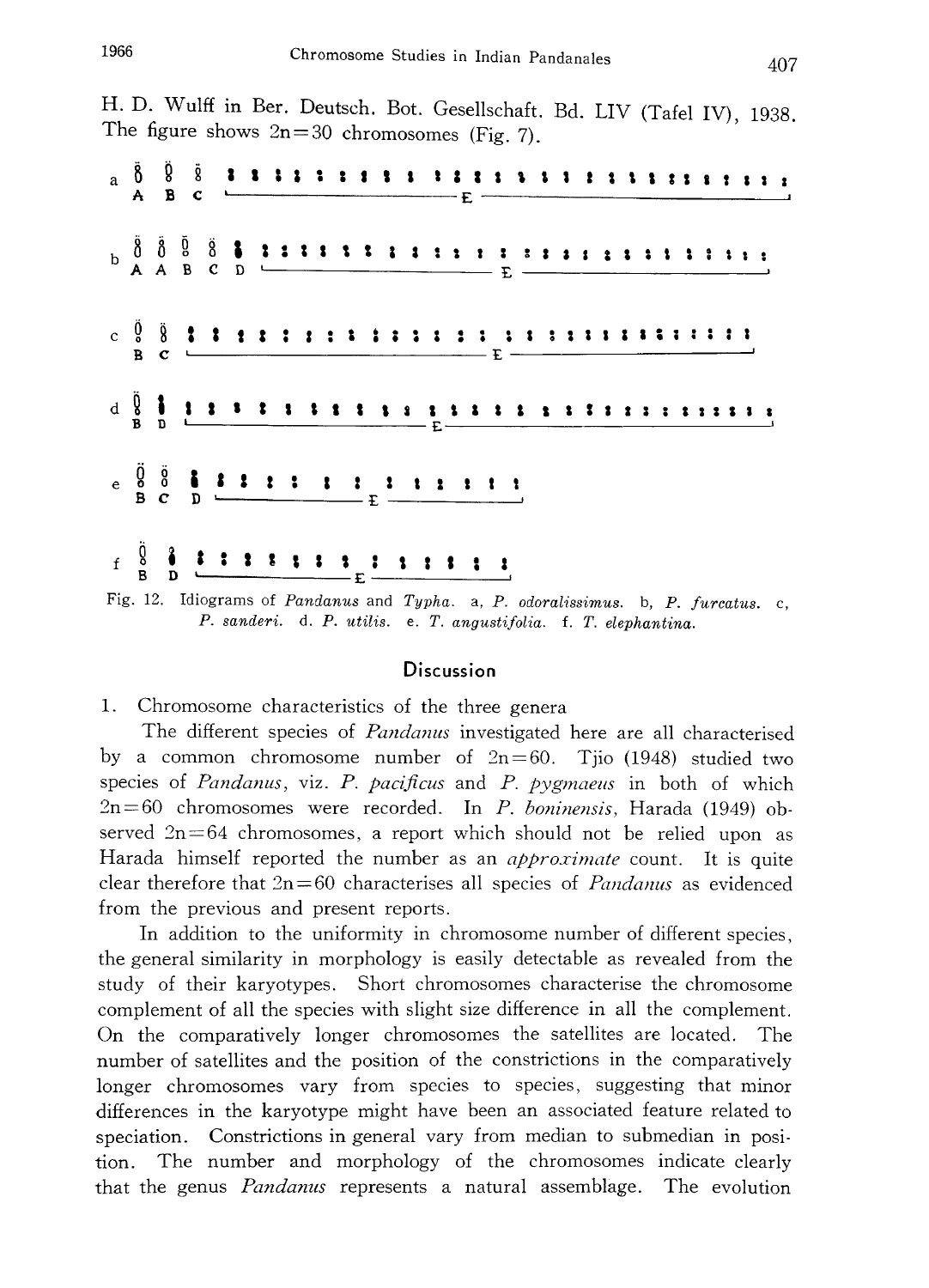of new species might have been influenced by minor karyotypic alterations noted in them.

The two other genera Typha and Sparganium have also revealed quite interesting cytological result. Both the species of  $Typha$  which are available in India show  $2n=30$  chromosomes. Previous record too reveals  $2n=30$ chromosomes in four species of  $Typha$  including the two present ones (Löve and Löve 1942, Harada 1949). In both the species the chromosome morphology shows marked similarity with slight difference in the number of satel lited chromosomes. Therefore the genus  $Typha$  too, as far as the evidences go, shows the possibility of being a natural assemblage. However, detailed karyotype study is needed for other species as well, growing in different countries.

So far as Sparganium is concerned only one species, S. ramosum is available in India. Meiotic studies in here reveal clear 15 bivalents. Wulff (1938) has carried out somatic studies in this species. All the other species of *Sparganium* worked out by previous authors (Löve and Löve 1942, 1948, Harada 1949) show in all cases  $2n=30$ , and in S. stenophyllum (Harada 1949), in addition, a triploid individual have been recorded. The chromosome number is quite uniform in Sparganium too.

If all the three genera Pandanus, Typha and Sparganium are considered together, remarkable affinity between them in their cytology can be easily detected. In Typha and Sparganium the basic number is  $x=15$  whereas in *Pandanus* it is  $x=30$ , just the multiple of the former. In addition to the chromosome number the karyotype similarity is remarkable. A glance at the idiogram reveals that it is very difficult to distinguish between the chromo some complements of *Pandanus* and  $Typha$ . The different chromosome types that have been observed in *Pandanus* are present in *Typha* as well. The similar type of gross morphology is observable in the figure presented by Wulff (1938), in Sparganium ramosum. All these factors taken together indicate the close affinity of all the four genera.

2. An assessment of taxonomic status in the light of the present investiga tions

Engler and Prantl, in their system of classification, not only included these three families under Pandanales but suggested that Sparganium is most related to Pandanus specially in the character of the inflorescence, occasiona union of carpel and in the method of apparent dichotomy in the branches

Hutchinson, who separated Pandanales from Typhales, the latter including Sparganiaceae and Typhaceae, contended that both have evolved from a Liliaceous stock. Typhales is directly derived from this stock whereas Pan danales owes an indirect origin through Agavales and Palmales. His principal reason for separating the two orders is based on the criteria of habitat, habi and also the structure of the inflorescence. Typhales of Hutchinson is represented by aquatic and marsh habit with elongate linear leaves sheathing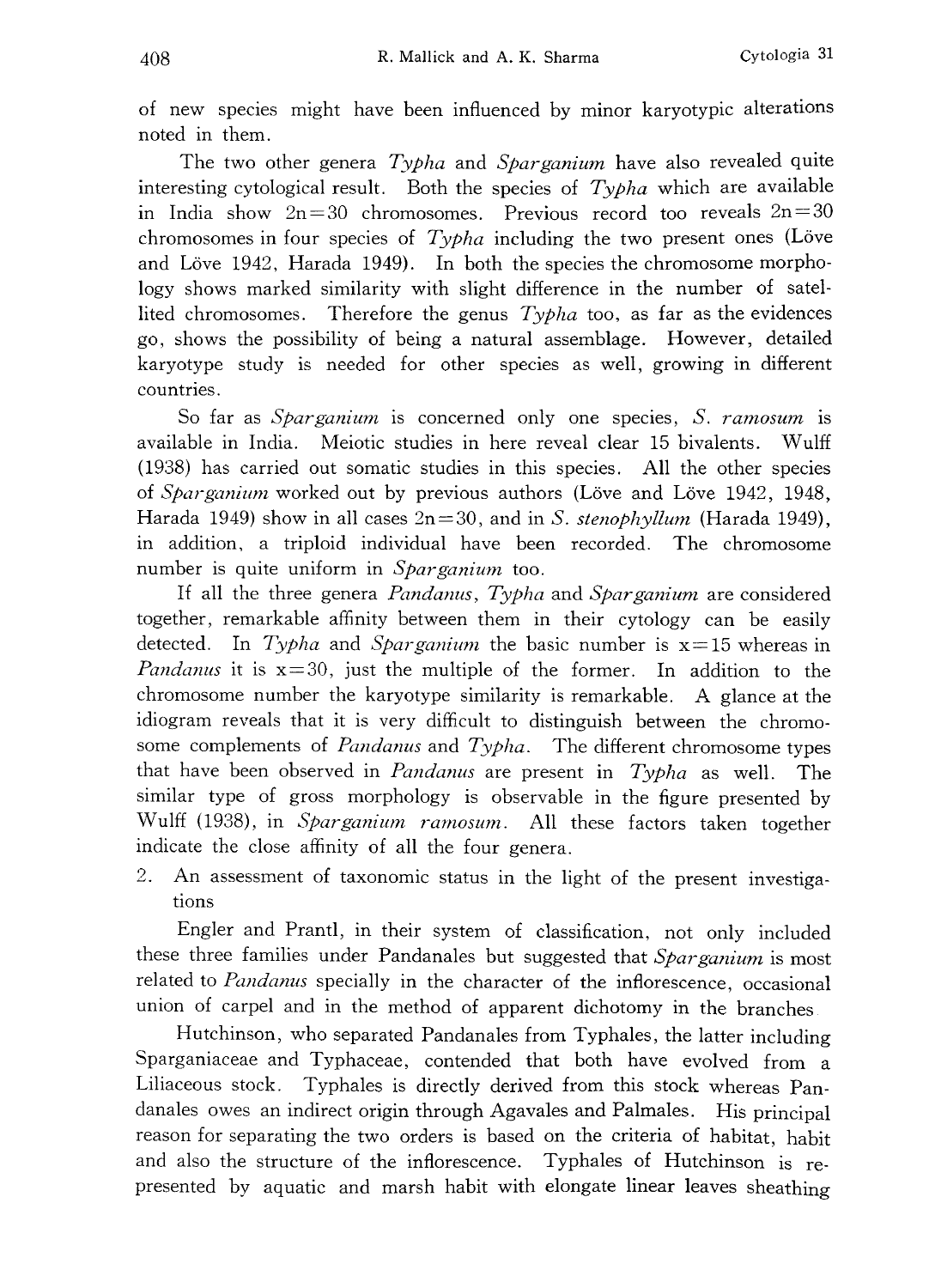at the base. Pandanales on the other hand are trees and shrubs with stilt root, with leaves spirally arranged and inflorescence with spathe like bracts . Typhaceae, having a naked flower with one to many stamens and carpels , which led Engler and Prantl to include all the three genera under one order , has been completely ignored by Hutchinson. Special emphasis is laid on habit and habitat in his system.

The cytological studies as presented here reveal remarkable affinities between the three genera and indicate that their wide separation, as suggested by Hutchinson, seems to be quite unnatural. The retention under one order claimed by Engler and Prantl appears to be quite justified (cf. Harada 1949).

With regard to the evolutionary status of Pandanales , cytological studies however provide no support to Engler's contention of its primitiveness. The chromosome number is fairly high, much higher than that of Helobiae. At the same time short size of the chromosomes indicates their advanced status. Therefore from the external morphological characteristics, taken in conjunction with the cytological data, Huthinson's contention of the advanced status of Pandanales appears to be fairly justified. It may be suggested that the proper arrangement would be to include these genera under three different families under one order Pandanales-an order representing quite an advanced level in evolution, which might have been derived from the Liliaceous stock as suggested by Hutchinson.

### Summary

The present work deals with the cytology and karyotype analysis of the seven species of the order Pandanales belonging to the three genera-*Pandanus*, Typha and Sparganium under three distinct families. The karyotypic studies show  $2n=60$  chromosomes in case of *Pandanus* and  $2n=30$  chromosomes in case of Typha and Sparganium. Meiotic studies in only one species of Sparganium show regular 15 bivalents.

The uniformity in chromosome number with extremely small size is the characteristic features of the three genera. In Sparganium and Typha the chromosome number is  $2n=30$ , whereas in *Pandanus* it is  $2n=60$ . The chromosome morphology of the different species of the genera shows slight differences in their structure particularly in the number of satellited chromo somes.

Cytological studies show the close affinities of the three genera thus supporting Engler and Prantl's contention. However they also indicate their advanced status, thus supporting Hutchinson's view.

### References

Darlington, C. D. and Wylie, A. P. 1955. Chromosomes Atlas of Fowering Plants. George Allen and Unwin, Ltd., London.